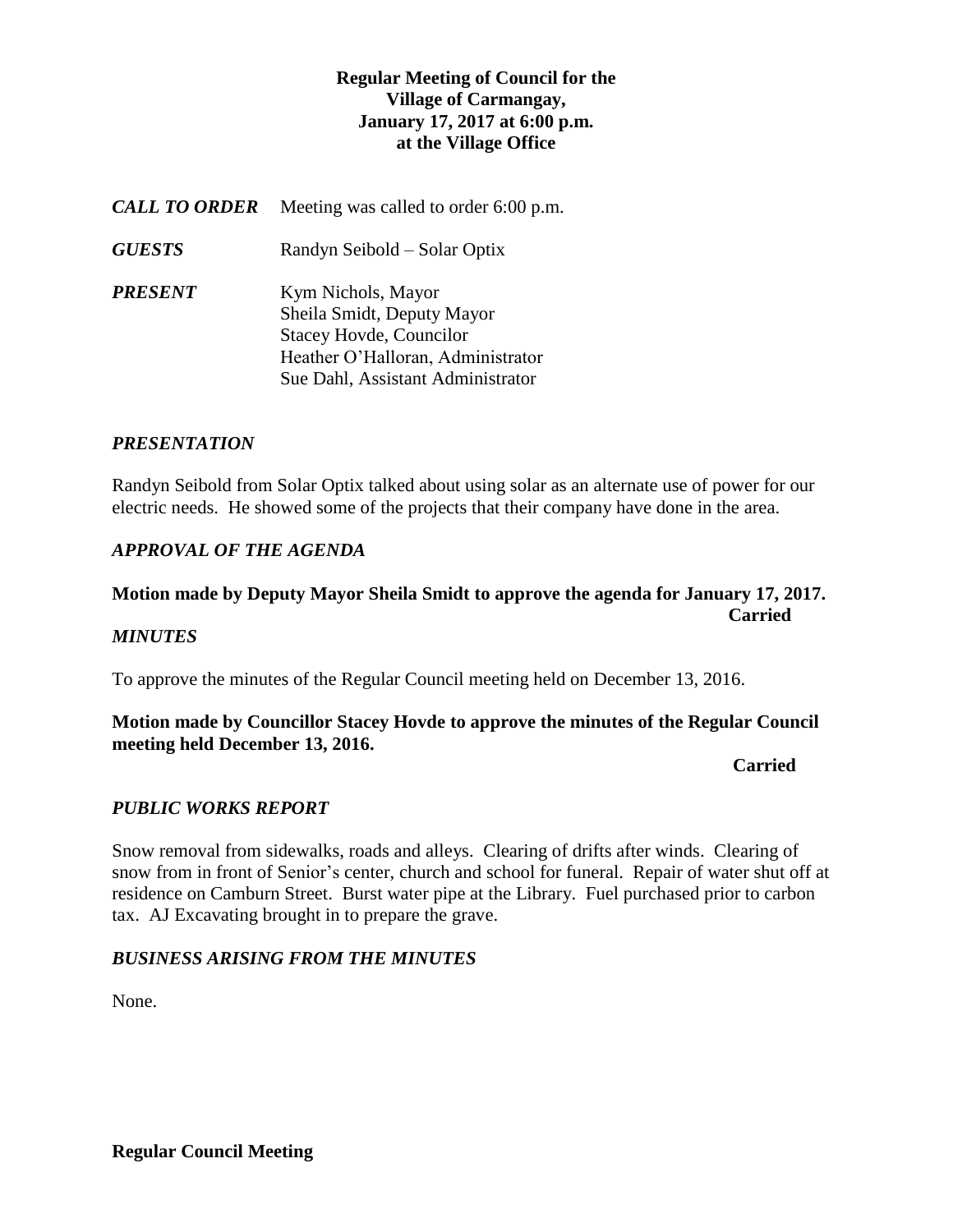**January 17, 2017 Page 2**

## *ADMINISTRATOR REPORT*

Municipal Affairs Roles and Responsibilities workshop to be held January 18<sup>th</sup>. Received an email from Alaire in regards to the insurance settlement - next court date is March 15<sup>th</sup>. Amanda Stapleton, Director of Emergency Management, is still on sick leave. Stuart Larson, the Director of Protective Services visited with Greg Solecki, a consultant who is conducting a study to set up a county-wide emergency plan. January interest has been levied on the property taxes – this included 28 properties. 13 properties are taking advantage of the monthly tax installment plan.

### *FINANCIAL REPORTS*

Approval for accounts payable for December 2016.

Approval of monthly statement for December 2016.

### **Motion made by Councilor Stacey Hovde to accept the financial reports for December 2016.**

**Carried.**

### *NEW BUSINESS*

a) Utility Bylaw amendment #763 – When the bylaw was printed, a key line was inadvertently missed, stating that "No discount of water, sewer and garbage rates will be given for short or long term absences". This error was corrected and the bylaw was reread.

**Motion made by Councillor Stacey Hovde to proceed with 1st reading of Bylaw #763.** Motion made by Deputy Mayor Sheila Smidt to proceed with 2<sup>nd</sup> reading of Bylaw #763. **Motion made by Councillor Stacey Hovde to proceed with 3rd reading of Bylaw #763.** By unanimous consent,  $3^{rd}$  reading of Bylaw  $\frac{4}{r}$  763.

#### **Carried.**

b)  $150<sup>th</sup>$  celebration – In celebration of Canada's  $150<sup>th</sup>$ , it has been requested that the Village starts to plan for the festivities. This is by encouraging residents in the newsletter to plant red and white flowers and to decorate red and white for Sports Day.

c) Cemetery Rates – The current rates to open/close a grave site is \$300 for a casket, \$250 for a small vault, and \$150 for an urn. Fees to have someone come in and open a site in the winter may be more than what we charge for the service. Administration will look at what neighboring communities' rates are.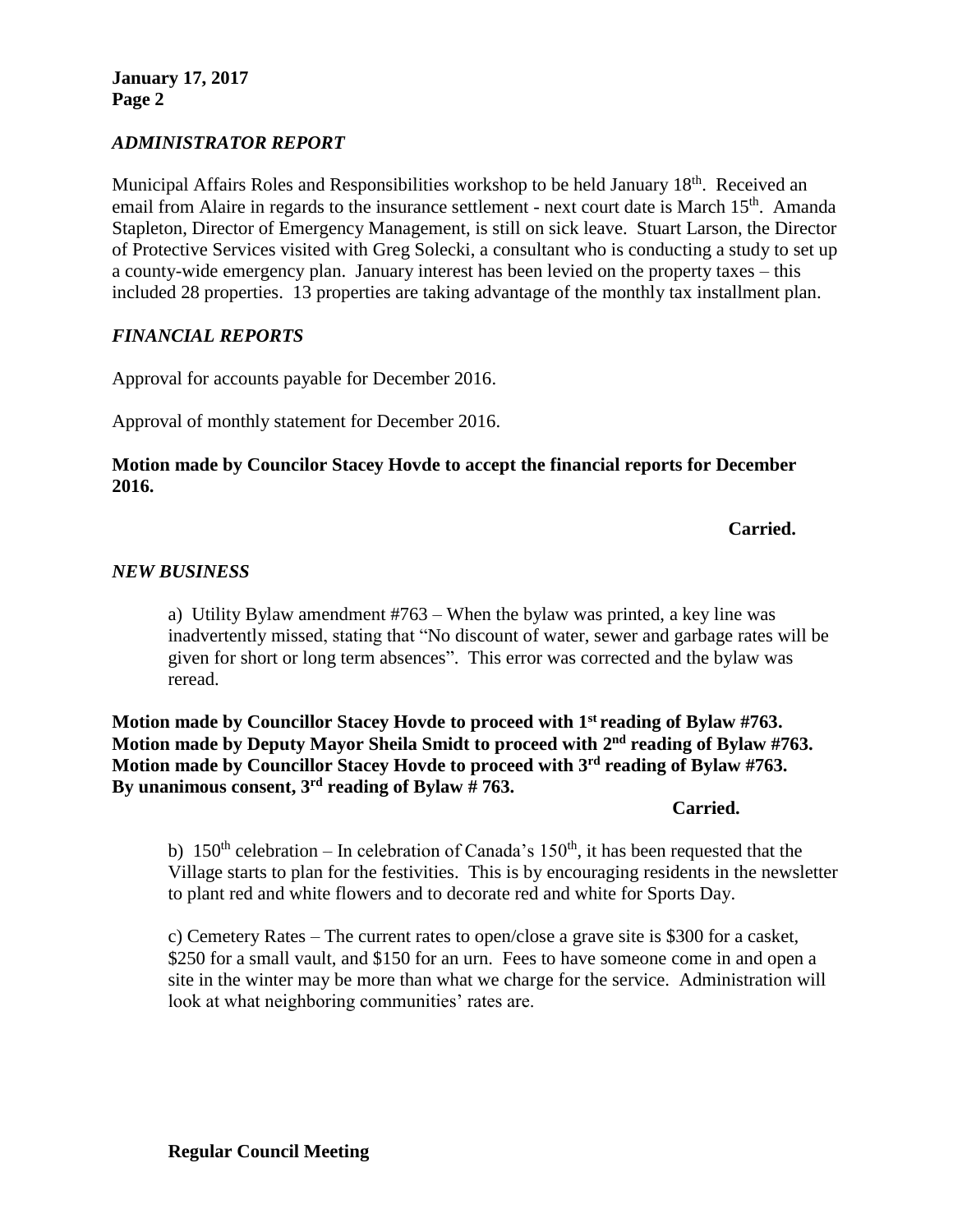### **January 17, 2017 Page 3**

d) ACP Multi-Municipal Development Plan Project – Resolution for municipal development plan application with Arrowwood, Milo, Champion, Lomond, and Carmangay to provide a clear vision for a community for the next 20-30 years. Public consultation will ensure it reflects the needs of the community. It addresses future land use, future development and efficient use of resources.

## **Motion made by Deputy Mayor Sheila Smidt to sign resolution.**

**Carried.**

### *REPORTS*

**a) ORRSC** No meeting

**b) MARQUIS** No meeting

#### **c) VULCAN DISTRICT SOLID WASTE**  No meeting

**d) CARMANGAY AND DISTRICT LIBRARY BOARD** No meeting.

**e) SUBDIVISION APPEAL BOARD** No meeting.

## **f) FCSS**

No meeting.

### **g) VBDS**

Ashlee requested her title be changed from Administrative Assistant to Economic Development Specialist so that people coming into the office will get the impression that they are dealing with a knowledgeable professional and not just an assistant. New County rep – Shane Cockwill replaced Derrick Annable with Glen Gateman and Jason Schneider as Chair. Budget is balance withdrawing \$40,000 from reserves. Woman's conference April 21, 2017 with FCSS and Chamber contributions

### **h) HALL BOARD**

No report

### **i) SOUTHGROW**

Motion passed that both Greg (chair) and Pete (manager) receive the funding required to join the Lethbridge delegation to China to talk about a present renewable energy and business opportunities in Southern Alberta. Announcement was made mid-December that the Federal Government has agreed to make broadband a utility diverting funding from land line portfolio.

### **Regular Council Meeting**